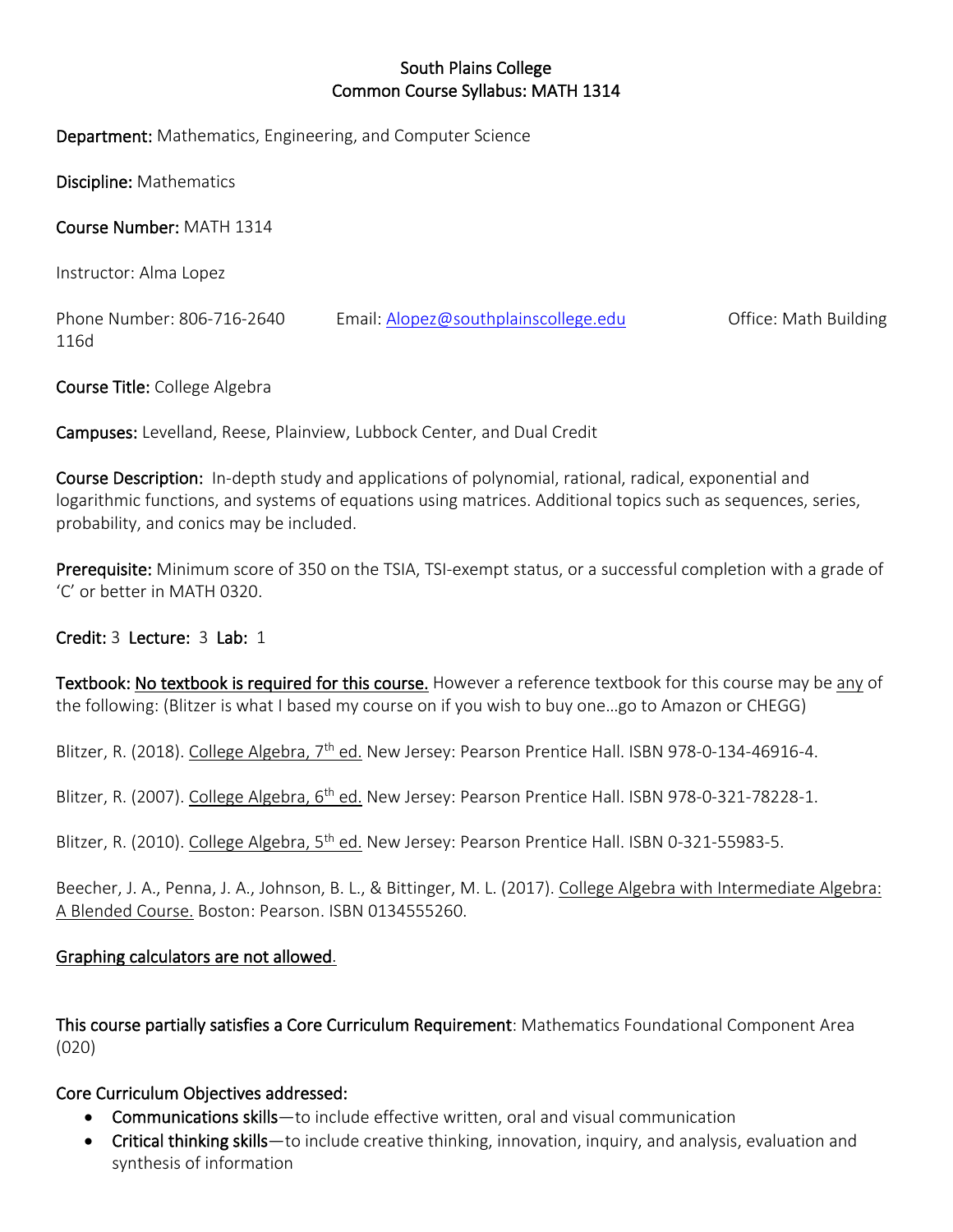• Empirical and quantitative competency skills—to manipulate and analyze numerical data or observable facts resulting in informed conclusions

Student Learning Outcomes: Upon completion of this course and receiving a passing grade, the student will be able to:

- 1. Demonstrate and apply knowledge of properties of functions, including domain and range, operations, compositions, and inverses.
- 2. Recognize and apply polynomial, rational, radical, exponential and logarithmic functions and solve related equations.
- 3. Apply graphing techniques.
- 4. Evaluate all roots of higher degree polynomial and rational functions.
- 5. Recognize, solve and apply systems of linear equations using matrices.

Cell Phones: In this class, the instructor reserves the right to ask a students to leave the class if a cell phone is left on and it disrupts the class. This instructor defines disrupting the class as allowing the phone to ring, vibrate in class or answering the phone in class. This is very disrespectful to your classmates and your instructor.

Grade Determination: Your final grade will be the average of the major exams and the final exam. There will be no makeup exams given. A missed exam will receive a grade of 0. The final exam will be used to replace a missing test grade by being counted twice. If you miss an exam because you are quarantined you may take a different exam when you return. You are responsible for making these arrangements with your instructor.

A(90-100) B(80-89) C(70-79) D(60-69) F(0-59)

Homework: Homework will be assigned daily. Questions are taken at the next class period only. You are responsible for keeping up to date and prepared. No late homework will be accepted…no exceptions. Keeping up to date and current on homework has been shown to correlate with passing the course. Some short homework assignments will be done in class and turned in during the class. These in class assignments cannot be made up. Homework will be included on exam grades as bonus points.

\*During exams and quizzes the use or possession of smartphones, smart watches, water bottles or any labeled bottled drinks, and bathroom breaks are not allowed. Any infraction will be penalized with a minimum 15 point deduction on exam and can result in the removal of the student from the course.

Attendance Policy: Attendance and effort are the most important activities for success in this course. Records of your attendance are maintained throughout the semester. Five (5) absences, for any reason, are allotted to the student for the semester. Tardies count as one-half (1/2) of an absence. Tardies will be applied for consistently being late to class, as deemed by the instructor and leaving class early. If this number is exceeded, the instructor has the right to drop you with a grade of F or an X, depending on their discretion.

Plagiarism violations include, but are not limited to, the following:

- 1. Turning in a paper that has been purchased, borrowed, or downloaded from another student, an online term paper site, or a mail order term paper mill;
- 2. Cutting and pasting together information from books, articles, other papers, or online sites without providing proper documentation;
- 3. Using direct quotations (three or more words) from a source without showing them to be direct quotations and citing them; or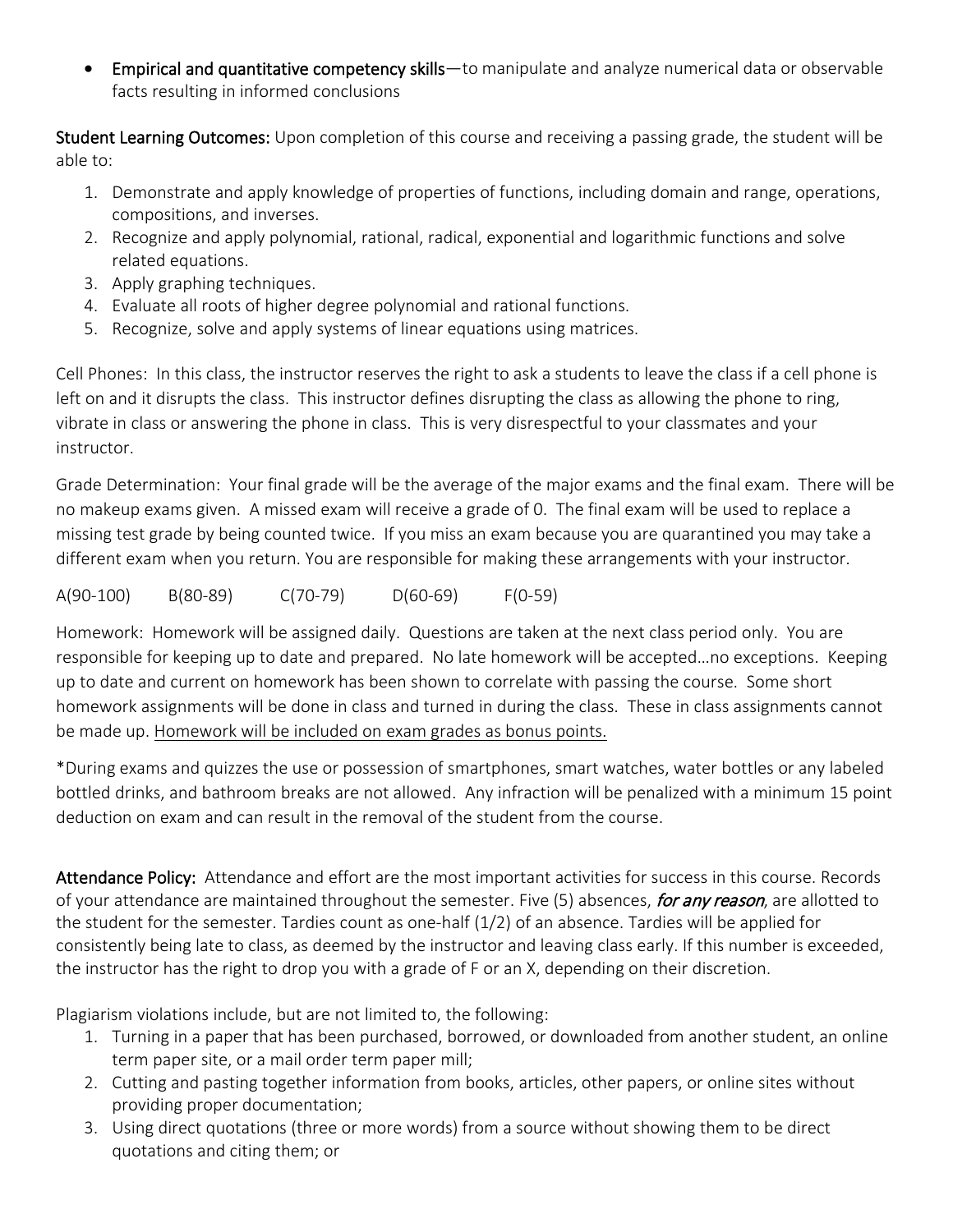4. Missing in-text citations.

Cheating violations include, but are not limited to, the following:

- 1. Obtaining an examination by stealing or collusion;
- 2. Discovering the content of an examination before it is given;
- 3. Using an unauthorized source of information (notes, textbook, text messaging, internet, apps) during an examination, quiz, or homework assignment;
- 4. Entering an office or building to obtain an unfair advantage;
- 5. Taking an examination for another;
- 6. Altering grade records;
- 7. Copying another's work during an examination or on a homework assignment;
- 8. Rewriting another student's work in Peer Editing so that the writing is no longer the original student's;
- 9. Taking pictures of a test, test answers, or someone else's paper.

Student Code of Conduct Policy: Any successful learning experience requires mutual respect on the part of the student and the instructor. Neither instructor nor student should be subject to others' behavior that is rude, disruptive, intimidating, aggressive, or demeaning. Student conduct that disrupts the learning process or is deemed disrespectful or threatening shall not be tolerated and may lead to disciplinary action and/or removal from class.

Diversity Statement: In this class, the teacher will establish and support an environment that values and nurtures individual and group differences and encourages engagement and interaction. Understanding and respecting multiple experiences and perspectives will serve to challenge and stimulate all of us to learn about others, about the larger world and about ourselves. By promoting diversity and intellectual exchange, we will not only mirror society as it is, but also model society as it should and can be.

Disability Statement: Students with disabilities, including but not limited to physical, psychiatric, or learning disabilities, who wish to request accommodations in this class should notify the Disability Services Office early in the semester so that the appropriate arrangements may be made. In accordance with federal law, a student requesting accommodations must provide acceptable documentation of his/her disability to the Disability Services Office. For more information, call or visit the Disability Services Office at Levelland (Student Health & Wellness Office) 806-716-2577, Reese Center (Building 8) 806-716-4675, or Plainview Center (Main Office) 806- 716-4302 or 806-296-9611.

Nondiscrimination Policy: South Plains College does not discriminate on the basis of race, color, national origin, sex, disability or age in its programs and activities. The following person has been designated to handle inquiries regarding the non-discrimination policies: Vice President for Student Affairs, South Plains College, 1401 College Avenue, Box 5, Levelland, TX 79336. Phone number 806-716-2360.

Title IX Pregnancy Accommodations Statement: If you are pregnant, or have given birth within six months, Under Title IX you have a right to reasonable accommodations to help continue your education. To [activate](http://www.southplainscollege.edu/employees/manualshandbooks/facultyhandbook/sec4.php) accommodations you must submit a Title IX pregnancy accommodations request, along with specific medical documentation, to the Director of Health and Wellness. Once approved, notification will be sent to the student and instructors. It is the student's responsibility to work with the instructor to arrange accommodations. Contact the Director of Health and Wellness at 806-716-2362 or [email](http://www.southplainscollege.edu/employees/manualshandbooks/facultyhandbook/sec4.php) [cgilster@southplainscollege.edu](mailto:cgilster@southplainscollege.edu) for assistance.

Campus Concealed Carry: Texas Senate Bill - 11 (Government Code 411.2031, et al.) authorizes the carrying of a concealed handgun in South Plains College buildings only by persons who have been issued and are in